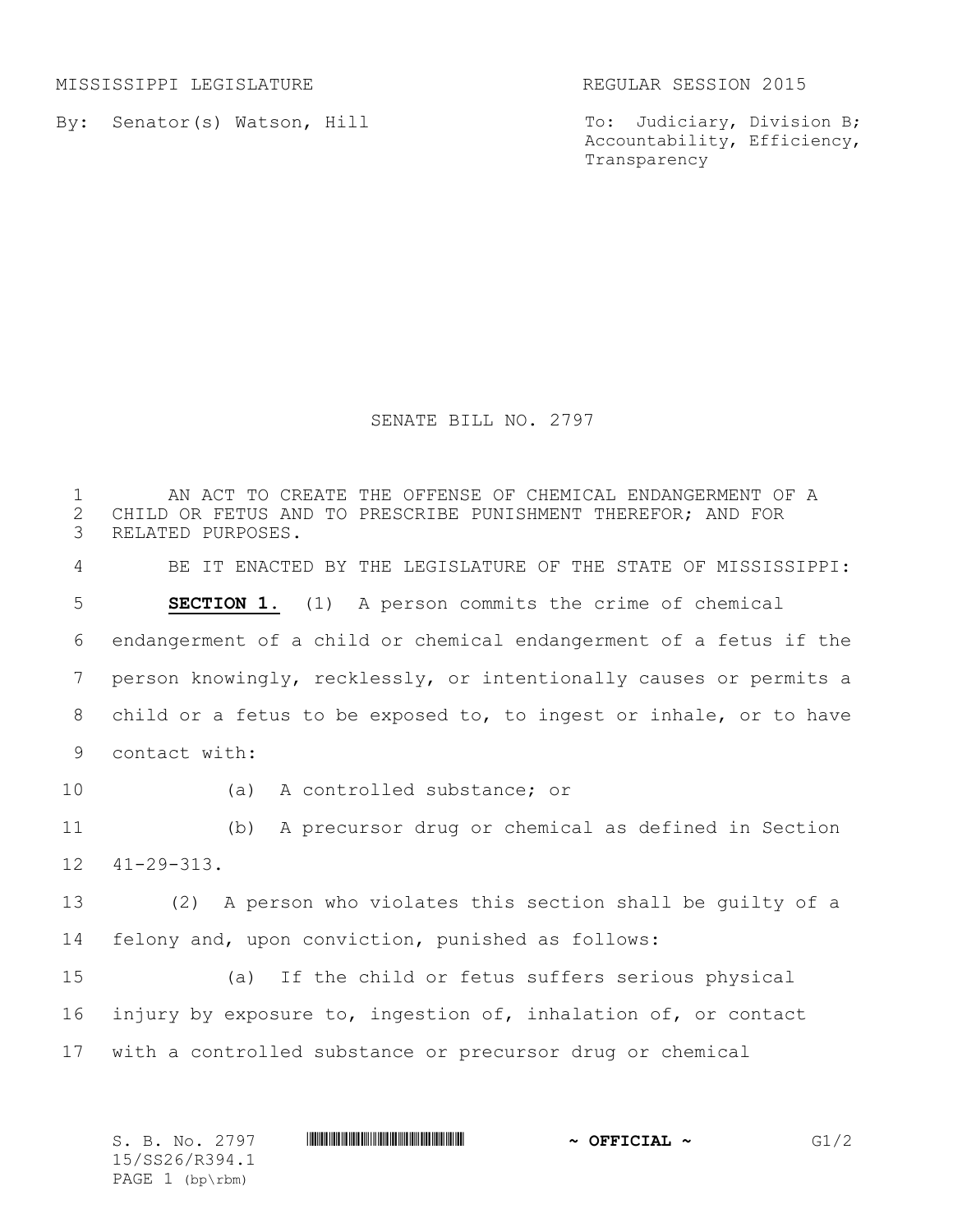substance, by confinement in the custody of the Department of Corrections for a period not to exceed ten (10) years;

 (b) If the exposure to, ingestion of, inhalation of, or contact with a controlled substance or precursor drug or chemical substance results in the death of the child or fetus, by confinement in the custody of the Department of Corrections for a period not to exceed twenty-five (25) years.

 (3) The court shall impose punishment pursuant to this section rather than imposing punishment authorized under any other provision of law, unless another provision of law provides for a greater penalty or a longer term of imprisonment.

 (4) It is an absolute defense to a violation of this section that the controlled substance was:

 (a) Provided by lawful prescription for the child, and that it was administered to the child in accordance with the prescription instructions provided with the controlled substance.

 (b) Provided by lawful prescription for the pregnant mother of the fetus, and that it was administered to the mother in accordance with the prescription instructions provided with the controlled substance.

 (5) Nothing in this section shall apply to any lawful act or lawful omission by a pregnant woman with respect to her own fetus, or to any lawful medical or surgical procedure to which the pregnant woman consents if performed by a health care professional licensed to perform the procedure.

S. B. No. 2797 \*SS26/R394.1\* **~ OFFICIAL ~** 15/SS26/R394.1 PAGE 2 (bp\rbm)